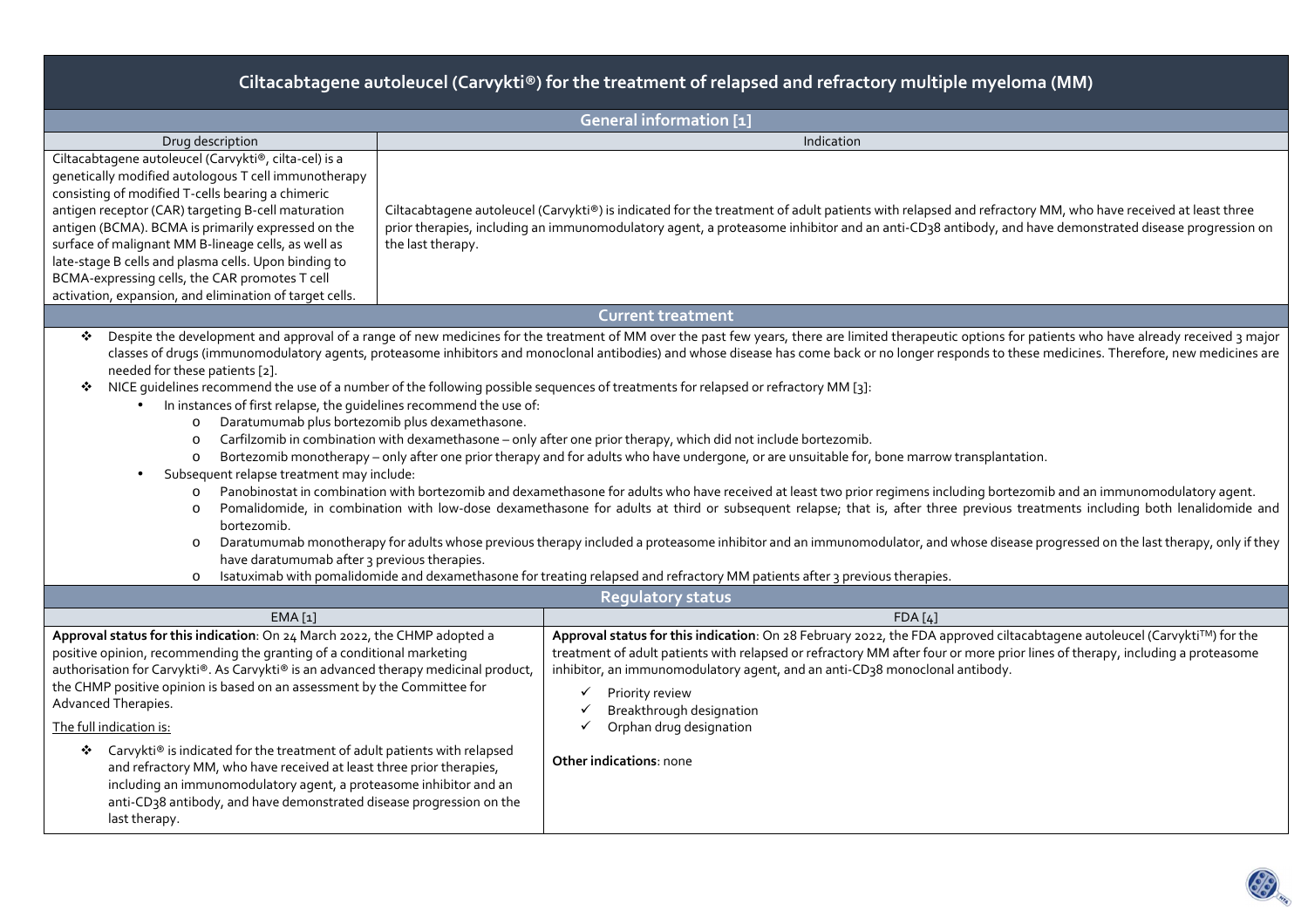| <b>Other indications: none</b> |
|--------------------------------|
|--------------------------------|

✓ **Orphan status** 

✓ **Medicine received a conditional marketing authorisation<sup>1</sup>**

**Costs**

Currently, no cost information is available for Europe.

In the United States, cilta-cel has a list price of \$465,000 for a one-time infusion (although the final cost to a patient will depend on their insurance coverage) [5].

For comparison, the costs for the anti-CD19 chimeric antigen receptor T-cell therapy Kymriah® (Tisagenlecleucel) are approx. € 320, 000 [6].

### **Dosage and administration [7]**

- $\mathbf{r}$ For autologous use only. For intravenous use only.
- $\mathbf{r}^{\star}_{\mathbf{r}^{\star}}$ Administer a lymphodepleting regimen of cyclophosphamide and fludarabine before infusion of Carvikty<sup>TM</sup>.<br>
Do NOT use a leukodepleting filter
- Do NOT use a leukodepleting filter.
- $\mathbf{r}_{\mathbf{a}}^{\mathbf{a}}$ Verify the patient's identity prior to infusion.
- ÷ Premedicate with acetaminophen and an H1-antihistamine.
- ٠ Avoid prophylactic use of systemic corticosteroids.
- ٠ Confirm availability of tocilizumab prior to infusion.
- ❖ Dosing of Carvikty<sup>™</sup> is based on the number of CAR-positive viable T cells.
- $\bullet$ Recommended dose range is 0.5-1.0×106 CAR-positive viable T cells per kg of body weight, with a maximum dose of 1×108 CAR-positive viable T cells per single-dose infusion.
- ÷ Administer Carvykti™ at a REMS-certified healthcare facility.

# **Warnings and precautions [7]**

# **Cytokine release syndrome (CRS)**

- CRS including fatal or life-threatening reactions, occurred in patients following treatment with CarvyktiTM.
- $\bullet$  Do not administer Carvykti $^{TM}$  to patients with active infection or inflammatory disorders.
- Treat severe or life-threatening CRS with tocilizumab or tocilizumab and corticosteroids.
- ❖ **Immune effector cell-associated neurotoxicity syndrome (ICANS)** 
	- $\bullet$  ICANS, which may be fatal or life-threatening, occurred following treatment with Carvykti™, including before CRS onset, concurrently with CRS, after CRS resolution, or in the absence of CRS.
	- Monitor for neurologic events after treatment with CarvyktiTM. Provide supportive care and/or corticosteroids as needed.
- ❖ \* Parkinsonism and Guillain-Barré syndrome and their associated complications resulting in fatal or life-threatening reactions have occurred following treatment with Carvykti™.<br>\* Hemophagocytic lymphohistiocytosis/Macroph
- \* Hemophagocytic lymphohistiocytosis/Macrophage activation syndrome (HLH/MAS), including fatal and life-threatening reactions, occurred in patients following treatment with Carvykti™.<br>• HI H/MAS can occur with CRS or neur
	- HLH/MAS can occur with CRS or neurologic toxicities.
- ❖ Prolonged and/or recurrent cytopenias with bleeding and infection and requirement for stem cell transplantation for hematopoietic recovery occurred following treatment with Carvykti<sup>™</sup>.
	- Patients may exhibit ≥Grade 3 cytopenias following Carvykti™ infusion. One or more recurrences of Grade 3 or higher cytopenias may occur after partial or complete recovery of cytopenias.
	- Monitor blood counts prior to and after CarvyktiTM infusion. Prolonged neutropenia has been associated with increased risk of infection.
- ❖ **Infections** 
	- Monitor patients for signs and symptoms of infection; treat appropriately.
- ❖ **Hypogammaglobulinemia** 
	- Monitor and consider immunoglobulin replacement therapy.
- ❖ **Hypersensitivity reactions** 
	- •Hypersensitivity reactions have occurred. Monitor for hypersensitivity reactions during infusion.
- **Secondary malignancies** 
	- In the event that a secondary malignancy occurs after treatment with Carvykti<sup>TM</sup>, contact the manufacturer.

<sup>&</sup>lt;sup>1</sup> The approval of a medicine that address unmet medical needs of patients on the basis of less comprehensive data than normally required. The available data must indicate that the medicine's benefits outweigh its risks and the applicant should be in a position to provide the comprehensive clinical data in the future.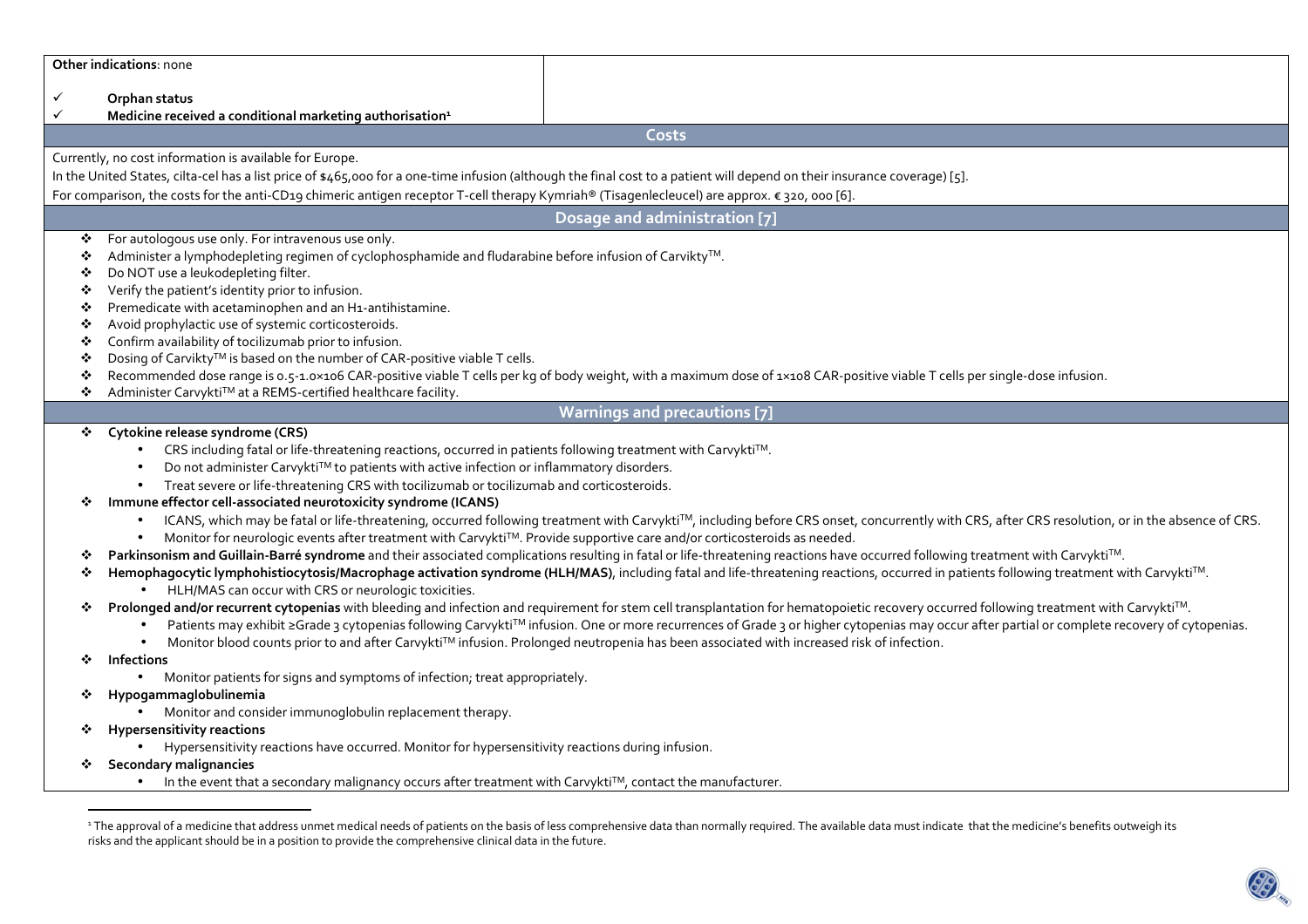#### $\ddot{\cdot}$ **Effects on ability to drive and use machines**

 $\bullet$  Advise patients to refrain from driving and engaging in hazardous occupations or activities, such as operating heavy or potentially dangerous machinery, for at least 8 weeks after receiving  $Carvykti<sup>TM</sup>$  and in the event of any new onset of neurologic toxicities.

|  |  | * Carvykti™ is available only through a restricted program under a Risk Evaluation and Mitigation Strategy (REMS) called the CARVYKTI REMS. |                                                                                                                 |  |  |  |
|--|--|---------------------------------------------------------------------------------------------------------------------------------------------|-----------------------------------------------------------------------------------------------------------------|--|--|--|
|  |  |                                                                                                                                             | the contract of the contract of the contract of the contract of the contract of the contract of the contract of |  |  |  |

| Study characteristics [8-10]                                                                                                                                                                                                                                                                                                                                                                                                                                                                                                                                                                                                                                                                                                                                                                                                                                                                                                                                                                                                                                                                                                                                                                                                                                                                                                                     |                                                                                                                                                                               |  |                                                                                                                                  |                                                                                    |                  |                                                                      |                                                                                                                                                                                                                                                                                                                                                                                                                                      |  |  |  |
|--------------------------------------------------------------------------------------------------------------------------------------------------------------------------------------------------------------------------------------------------------------------------------------------------------------------------------------------------------------------------------------------------------------------------------------------------------------------------------------------------------------------------------------------------------------------------------------------------------------------------------------------------------------------------------------------------------------------------------------------------------------------------------------------------------------------------------------------------------------------------------------------------------------------------------------------------------------------------------------------------------------------------------------------------------------------------------------------------------------------------------------------------------------------------------------------------------------------------------------------------------------------------------------------------------------------------------------------------|-------------------------------------------------------------------------------------------------------------------------------------------------------------------------------|--|----------------------------------------------------------------------------------------------------------------------------------|------------------------------------------------------------------------------------|------------------|----------------------------------------------------------------------|--------------------------------------------------------------------------------------------------------------------------------------------------------------------------------------------------------------------------------------------------------------------------------------------------------------------------------------------------------------------------------------------------------------------------------------|--|--|--|
| Trial name<br>$\mathsf{n}$                                                                                                                                                                                                                                                                                                                                                                                                                                                                                                                                                                                                                                                                                                                                                                                                                                                                                                                                                                                                                                                                                                                                                                                                                                                                                                                       | Comparator<br><b>PE</b><br>Intervention (I)<br>(C)                                                                                                                            |  |                                                                                                                                  | Characteristics                                                                    | <b>Biomarker</b> |                                                                      | Publication(s)                                                                                                                                                                                                                                                                                                                                                                                                                       |  |  |  |
| CARTITUDE-1<br>113/97 <sup>2</sup><br>NCT03548207                                                                                                                                                                                                                                                                                                                                                                                                                                                                                                                                                                                                                                                                                                                                                                                                                                                                                                                                                                                                                                                                                                                                                                                                                                                                                                | single cilta-cel<br>infusion (target<br>dose $0.75 \times 10^6$<br>CAR-positive<br>viable T cells per<br>kg) administered<br>5-7 days after<br>start<br>of<br>lymphodepletion |  | safety and<br>confirmation of<br>the<br>recommended<br>phase 2 dose<br>(phase $1b$ ),<br>+ overall<br>response rate<br>(phase 2) | ongoing <sup>3</sup> , single-arm,<br>open-label, multicentre,<br>phase 1b/2 trial |                  | Janssen<br>Research &<br>Development<br>and Legend<br><b>Biotech</b> | [9]                                                                                                                                                                                                                                                                                                                                                                                                                                  |  |  |  |
|                                                                                                                                                                                                                                                                                                                                                                                                                                                                                                                                                                                                                                                                                                                                                                                                                                                                                                                                                                                                                                                                                                                                                                                                                                                                                                                                                  |                                                                                                                                                                               |  |                                                                                                                                  | Safety, n=97                                                                       |                  |                                                                      |                                                                                                                                                                                                                                                                                                                                                                                                                                      |  |  |  |
| <b>Efficacy,</b> $n=97$ patients ( $n=29$ in phase 1b and $n=68$ in phase 2)<br>Overall response rate (at a median follow-up of 12.4 months): 97% (95% CI 91.2-99.4)<br>Patients achieving stringent complete response: 67%<br>Median time to first response: 1.0 month (IQR 0.9-1.0)<br>First response within 1.0 month of cilta-cel infusion: 79%<br>Median time to best response: 2.6 months (1.0-6.1)<br>Median time to complete response or better: 1.9 months (1.0-6.5)<br>Ongoing responses at the time of data cut-off: 72%<br>Median duration of response: not reached (95% CI 15.9-not estimable)<br>Median PFS: not reached (95% CI 16.8-not estimable)<br>Overall 12-month PFS rate: 77% (95% CI 66.0-84.3)<br>12-month PFS rate for patients who achieved complete response or better: 85% (72.0-91.8), median PFS not reached (95% CI,<br>$16.8-NE$<br>12-month PFS rate for patients who achieved very good partial response or partial response: 62% (42.1-76.9), median PFS not<br>reached (95% CI, 95% CI 16.8-not estimable)<br>PFS event in: 26 %; the most common reasons for disease progression were new plasmacytomas, new or worsening bone lesions, or<br>both.<br>12-month OS rate: 89% (80.2-93.5)<br>Number of patients evaluable for MRD at 10 <sup>-5</sup> : 57<br>MRD negativity rate at 10 <sup>-5</sup> : 93% |                                                                                                                                                                               |  |                                                                                                                                  |                                                                                    |                  |                                                                      | Any AEs grade 3-4: n=91/97 (94%)<br>CRS: n=92/97 (95%); n=49/97 (51%) patients had grade 1, n=38/97 (39%) grade<br>2, n=3/97 (3%) grade 3, and n=1 (1%) each had grade 4 and 5.<br>CRS resolved in n=91/92 (99%) <sup>4</sup><br>ICANS: n=16/97 (17%) <sup>5</sup><br>Deaths that occurred during the study after cilta-cel administration:<br>$n = 14/97$<br>Deaths due to AEs considered related to treatment: n=6/14 <sup>6</sup> |  |  |  |

<sup>&</sup>lt;sup>2</sup> 113 patients were enrolled and all underwent apheresis; n=16/113 (14%) did not receive cilta-cel infusion because of disease progression, death, or study withdrawal.

<sup>3</sup> CARTITUDE-1 is currently ongoing; the estimated study completion date is 08/2022.

<sup>4</sup> The patient with grade 5 CNS and haemophagocytic lymphohistiocytosis died on day 99 subsequent to sequelae of prolonged grade 4 CRS.

 $5$  10% had ICANS grade 1, 4% grade 2, 1% had grade 3, and 1% had grade 4.

6 Sepsis or septic shock (n=2), and CRS and haemophagocytic lymphohistiocytosis (n=1), lung abscess (n=1), respiratory failure (n=1), neurotoxicity (n=1).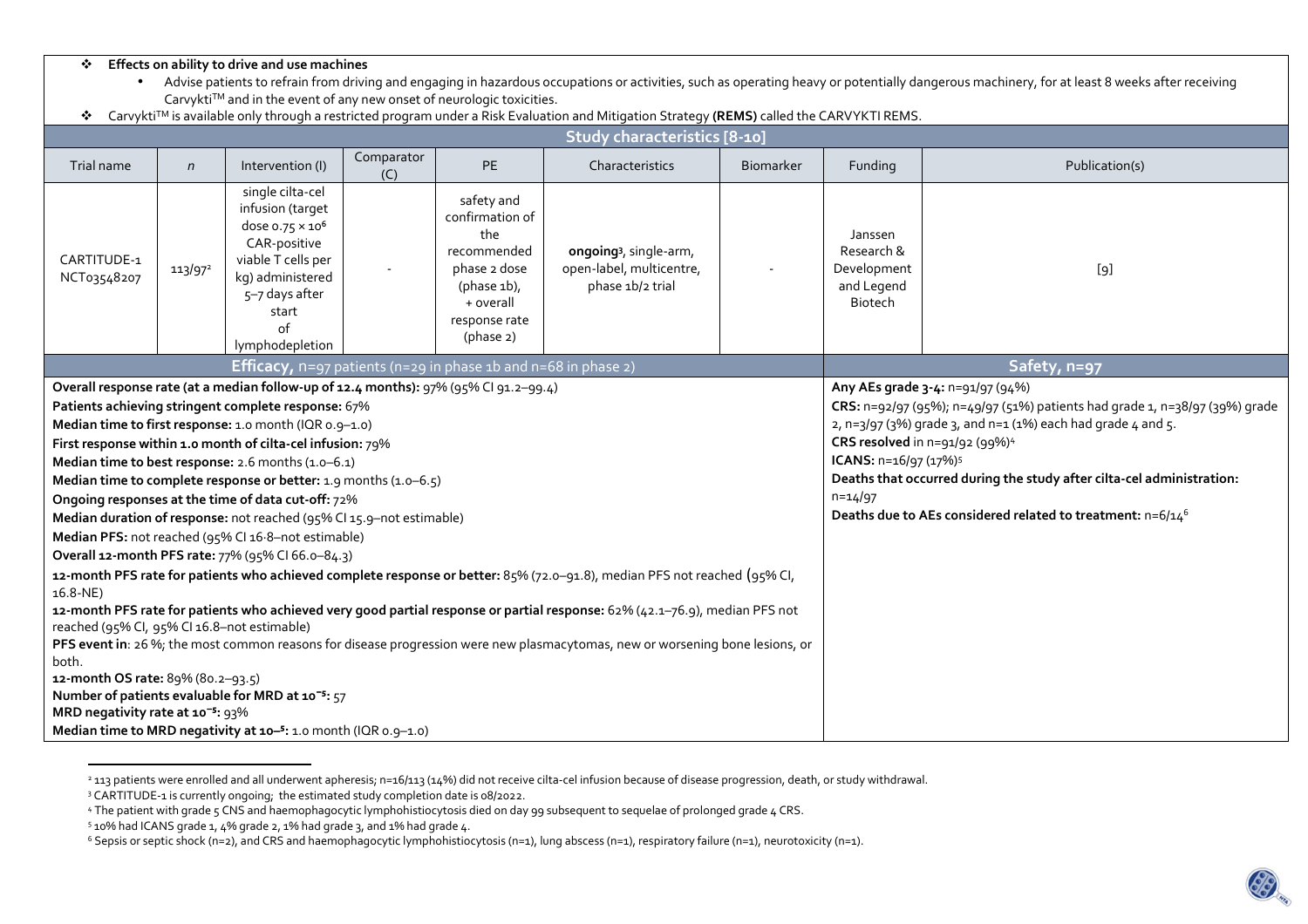| Risk of bias - study level (case series) [11]                                                    |                                                                          |                                                                                          |                                                                                                                       |                                                                         |                                                                                                              |                                                                              |                                                               |                                                                                     |  |  |
|--------------------------------------------------------------------------------------------------|--------------------------------------------------------------------------|------------------------------------------------------------------------------------------|-----------------------------------------------------------------------------------------------------------------------|-------------------------------------------------------------------------|--------------------------------------------------------------------------------------------------------------|------------------------------------------------------------------------------|---------------------------------------------------------------|-------------------------------------------------------------------------------------|--|--|
|                                                                                                  | 2.                                                                       |                                                                                          |                                                                                                                       |                                                                         | 6.                                                                                                           |                                                                              | 8.                                                            | 9.                                                                                  |  |  |
| Was the hypothesis/<br>aim/objective of the<br>study clearly stated?                             | Were the cases collected in<br>more than one centre?                     | Were patients<br>recruited<br>consecutively?                                             | Were the eligibility<br>criteria (inclusion and<br>exclusion criteria) for<br>entry into the study<br>clearly stated? | Did participants enter<br>the study at similar<br>point in the disease? | Was the intervention<br>clearly described?                                                                   | Were additional<br>interventions<br>(co-interventions)<br>clearly described? | Were relevant<br>outcome measures<br>established a priori?    | Were outcome assessors<br>blinded to the<br>intervention that<br>patients received? |  |  |
| yes                                                                                              | yes                                                                      | yes                                                                                      | yes                                                                                                                   | partial                                                                 | yes                                                                                                          | yes                                                                          | yes                                                           | no                                                                                  |  |  |
| 10.                                                                                              | 11.                                                                      | 12.                                                                                      | 13.                                                                                                                   | 14.                                                                     | 15.                                                                                                          | 16.                                                                          | 17.                                                           | 18.                                                                                 |  |  |
| Were the relevant<br>outcomes measured<br>using appropriate<br>objective/ subjective<br>methods? | Were the relevant outcomes<br>measured before and after<br>intervention? | Were the statistical<br>tests used to assess<br>the relevant<br>outcomes<br>appropriate? | Was the length of<br>follow-up reported?                                                                              | Was the loss to follow-<br>up reported?                                 | Did the study provide<br>estimates of random<br>variability in the data<br>analysis of relevant<br>outcomes? | Were adverse events<br>reported?                                             | Were the conclusions<br>of the study<br>supported by results? | Were both competing<br>interest and source of<br>support for the study<br>reported? |  |  |
| yes                                                                                              | yes                                                                      | yes                                                                                      | yes                                                                                                                   | ves                                                                     | yes                                                                                                          | yes                                                                          | yes                                                           | yes                                                                                 |  |  |
| Overall risk of bias: low/moderate/high                                                          |                                                                          |                                                                                          |                                                                                                                       |                                                                         |                                                                                                              |                                                                              |                                                               |                                                                                     |  |  |
| First published: 04/2022                                                                         |                                                                          |                                                                                          |                                                                                                                       |                                                                         |                                                                                                              |                                                                              |                                                               |                                                                                     |  |  |

Abbreviations: AE=adverse event, AJ=adjustment, BCMA=B-cell maturation antigen, C=comparator, CAR=chimeric antigen receptor, CHMP=Committee for Medicinal Products for Human Use, Cl=confidence interval, cilta-cel=ciltacabta autoleucel, CRS=cytokine release syndrome, EMA=European Medicines Agency, ESMO-MCBS= European Society of Medical Oncology - Magnitude of Clinical Benefit Scale, FDA=Food and Drug Administration, FM=final magnitude of clini benefit grade, HLH=hemophagocytic lymphohistiocytosis, HR=hazard ratio, I=intervention, ICANS=Immune effector cell-associated neurotoxicity syndrome, Int.=intention, MAS=macrophage activation syndrome, MG=median gain, MM=multiple myeloma, MRD=minimal residual disease. =n=number of patients, NICE=National Institute for Health and Care Excellence, OS=overall survival, PE=primary endpoint, PFS=progression-free survival, PM=preliminary grad QoL=quality of life, REMS= Risk Evaluation and Mitigation Strategy, SAE=serious adverse event, ST=standard treatment

## **References:**

- 1. European Medicines Agency (EMA). Medicines. Carvykti. [Available from: https://www.ema.europa.eu/en/medicines/human/summaries-opinion/carvykti].
- 2. European Medicines Agency (EMA). New gene therapy to treat adult patients with multiple myeloma. [Available from: https://www.ema.europa.eu/en/news/newgene-therapy-treat-adult-patients-multiple-myeloma].<br>3. National Institute for Health Research (NIHR). Ciltacabtagene autoleucel for relapsed and refractory multiple myeloma. [Available from:
- https://www.io.nihr.ac.uk/wp-content/uploads/2022/01/30273-Ciltacabtagene-Autoleucel-for-Multiple-Myeloma-V1.0-SEPT2021-NONCONF.pdf].
- 4. U.S. Food and Drug Administration (FDA). FDA approves ciltacabtagene autoleucel for relapsed or refractory multiple myeloma. [Available from: https://www.fda.gov/drugs/resources-information-approved-drugs/fda-approves-ciltacabtagene-autoleucel-relapsed-or-refractory-multiple-myeloma].
- 5. National Cancer Institute. Carvykti Approval Marks Second CAR T-Cell Therapy for Multiple Myeloma. [Available from: https://www.cancer.gov/newsevents/cancer-currents-blog/2022/fda-carvykti-multiple-myeloma].
- 6. Institut für Qualität und Wirtschaftlichkeit im Gesundheitswesen (IQWIQ). Tisagenlecleucel (akute lymphatische B-Zell Leukämie. [Available from: https://www.iqwig.de/download/g18-11\_tisagenlecleucel\_bewertung-35a-absatz-1-satz-11-sgb-v\_v1-0.pdf].
- 7. U.S. Food and Drug Administration (FDA). Carvykti. Label Information. [Available from: https://www.fda.gov/media/156560/download].
- 8. Supplement to: Berdeja JG, Madduri D, Usmani SZ, et al. Ciltacabtagene autoleucel, a B-cell maturation antigen-directed chimeric antigen receptor T-cell therapy in patients with relapsed or refractory multiple myeloma (CARTITUDE-1): a phase 1b/2 open-label study. Lancet 2021; published online June 24.